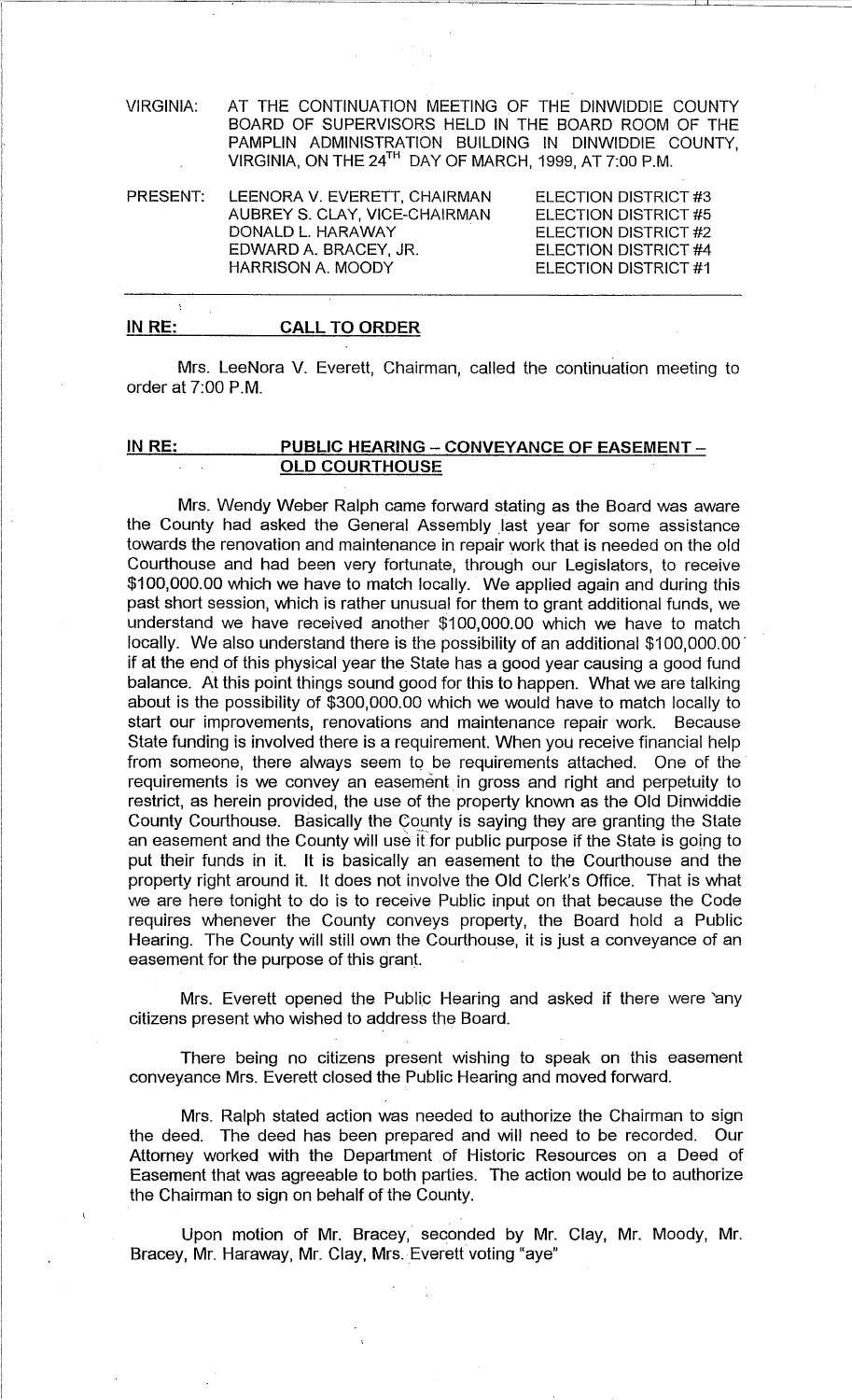$\ddot{x}$  $\left\langle \mathbf{v}_{\mathbf{v}}\right\rangle _{0}$ 

 $\label{eq:2.1} \begin{split} \frac{1}{\sqrt{2\pi}}\left(\frac{1}{\sqrt{2\pi}}\right)^{2} &\frac{1}{\sqrt{2\pi}}\left(\frac{1}{\sqrt{2\pi}}\right)^{2} &\frac{1}{\sqrt{2\pi}}\left(\frac{1}{\sqrt{2\pi}}\right)^{2} &\frac{1}{\sqrt{2\pi}}\left(\frac{1}{\sqrt{2\pi}}\right)^{2} &\frac{1}{\sqrt{2\pi}}\left(\frac{1}{\sqrt{2\pi}}\right)^{2} &\frac{1}{\sqrt{2\pi}}\left(\frac{1}{\sqrt{2\pi}}\right)^{2} &\frac{1}{\sqrt{$ 

 $\label{eq:2.1} \frac{1}{\sqrt{2}}\left(\frac{1}{\sqrt{2}}\right)^{2} \left(\frac{1}{\sqrt{2}}\right)^{2} \left(\frac{1}{\sqrt{2}}\right)^{2} \left(\frac{1}{\sqrt{2}}\right)^{2} \left(\frac{1}{\sqrt{2}}\right)^{2} \left(\frac{1}{\sqrt{2}}\right)^{2} \left(\frac{1}{\sqrt{2}}\right)^{2} \left(\frac{1}{\sqrt{2}}\right)^{2} \left(\frac{1}{\sqrt{2}}\right)^{2} \left(\frac{1}{\sqrt{2}}\right)^{2} \left(\frac{1}{\sqrt{2}}\right)^{2} \left(\$ 

 $\label{eq:2.1} \frac{1}{\sqrt{2}}\int_{0}^{\infty}\frac{1}{\sqrt{2\pi}}\left(\frac{1}{\sqrt{2\pi}}\right)^{2\alpha} \frac{1}{\sqrt{2\pi}}\int_{0}^{\infty}\frac{1}{\sqrt{2\pi}}\left(\frac{1}{\sqrt{2\pi}}\right)^{\alpha} \frac{1}{\sqrt{2\pi}}\frac{1}{\sqrt{2\pi}}\int_{0}^{\infty}\frac{1}{\sqrt{2\pi}}\frac{1}{\sqrt{2\pi}}\frac{1}{\sqrt{2\pi}}\frac{1}{\sqrt{2\pi}}\frac{1}{\sqrt{2\pi}}\frac{1}{\sqrt{2\pi}}$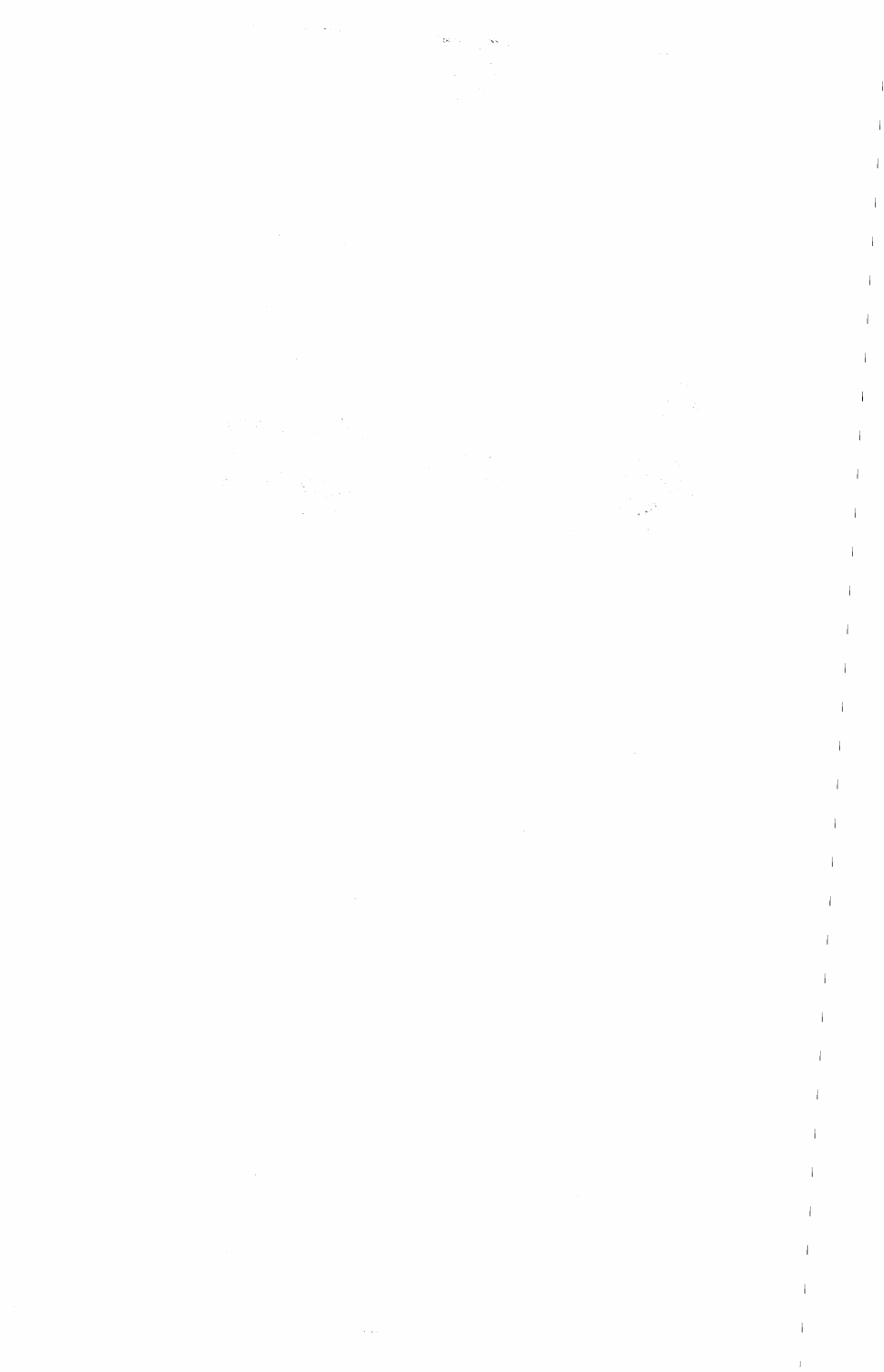BE IT RESOLVED by the Board of Supervisors of Dinwiddie County, Virginia that authorization is granted for the Chairman of the Board to sign a Deed of Easement for the old Dinwiddie County Courthouse project.

 $\Box$ 

, , , Mrs. Ralph reported they met with proposed architects on Monday and would be coming back to the Board with a recommendation.

#### **IN RE: PUBLIC HEARING - 1999-2000 BUDGET**

Mrs. Everett stated she would like to welcome everyone to tonight's Public Hearing on the 1999 proposed tax rates and the 1999-2000 proposed budget for the County. Tonight was also a Public Hearing on the School Board budget. The Board of Supervisors was present to receive public comments and questions only. She explained there would be no action taken by the Board. Adoption of the proposed tax rates and budget has been scheduled for their next regular meeting which will be April 7, 1999 at 7:30 P.M.

Mrs. Everett continued we will begin each Public Hearing with a brief overview and then ask citizens to come forward to the podium for public comment. She asked that citizens please state their name and address for the record and try to limit their comments to three (3) minutes in order that everyone could be heard. She stated citizen's comments are important to them and they plan on staying until everyone has beenheard.

She announced the constitutional officers, department heads and agency representatives were present with hopes that all questions which arise during the course of the Public Hearing may be answered. She requested if any citizen has numerous questions or had questions that would require additional research; that these questions be written out and passed to the Clerk. The Board will respond to these questions in writing.

She concluded with there were sign up sheets located on the table in the back and asked any citizens wishing to speak to sign up.

Mr. R. Martin Long, County Administrator, came forward presenting the following overview of the proposed 1999-2000 Budget and 1999 Tax Rates:

#### SUMMARY POINTS

- **a** Tax rates will remain the same for FY2000
- $\blacksquare$  4% increase in local revenues; State revenues up approximately \$400,000 to support required expenditures

, "

- 9% increase in General Fund operational budget
- Agency requests granted at 6% increase
- $\blacksquare$  Revenues include implementation of service fees for EMS services

#### PERSONNEL COSTS

- $\blacksquare$  6% salary increase in December For State employees
- **M** 2.5% COLA and 2.5% merit increase in July for County employees
- Deputy Sheriffs, Jailors, Dispatchers:
	- $\bullet$  All will receive 9.3% regrade on 12/1/99
	- Eligible for up to" ah:~dd,itional 4% based on performance evaluation  $(12/1/99)$ ! '

#### BOARD OF SUPERVISORS

- Advertising costs continues to increase
- Board member salaries will increase from \$5,400 to %7,500 annually, effective January 1, 2000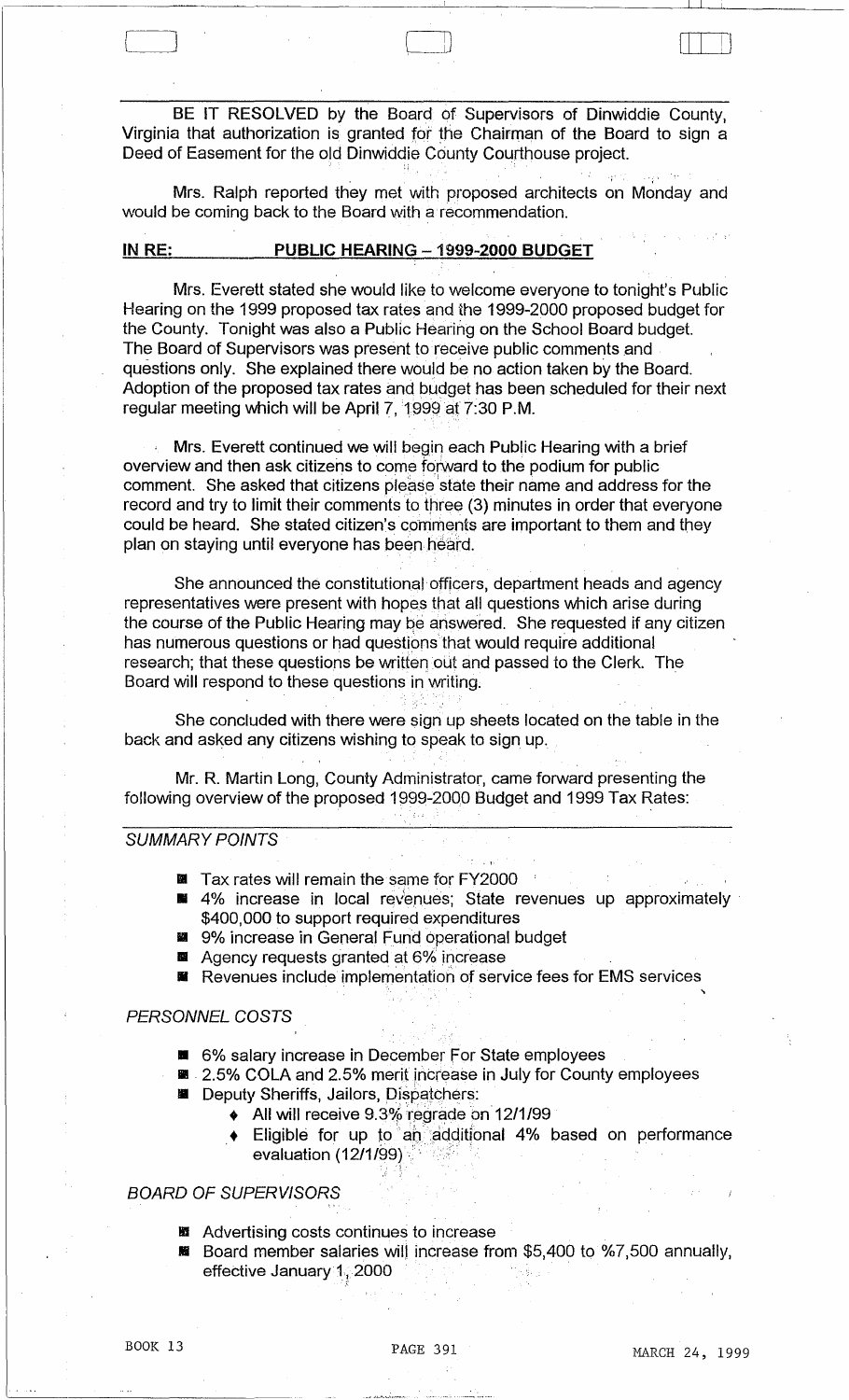## COUNTY ADMINISTRATION

**• New Position - Account Clerk** 

## COUNTY ATTORNEY

**• Professional Services will increase from \$5,000 to \$20,000 to project** legal costs more realistically

## COMMISSIONER OF REVENUE

**■** GENERAL REASSESSMENT - begins in July 1999 - funding is spread over an 1B-month period

#### **TREASURER**

 $\blacksquare$  Increase in extra help to concentrate on delinquents

#### **SHERIFF**

■ Seven  $(7)$  new cars - \$147,000

#### PUBLIC SAFETY/FIRE & RESCUE

- **EX** Contribution includes \$2,000 increase for fire departments, first responders and rescue squads
- $\blacksquare$  \$5,000 for disaster supplies
- \$30,000 is provided for capital items outside the abi8lities of the individual fire departments and \$20,000 is included for routine maintenance
- $\blacksquare$  EMS 2 new full time positions

#### WASTE MANAGEMENT

- $\blacksquare$  New truck \$155,000
- Replace dumpsters \$15,000
- $\blacksquare$  Funding is included for two (2) manned sites

#### CRATER YOUTH CARE COMMISSION

- Increase of 100% from \$45,000 to \$90,000
- $\blacksquare$  Increased usage has caused the increase
- $\blacksquare$  Planning to expand facility from 22 to 70 beds

#### **TRANSFERS**

- **E** Social Services and CSA are included as requested
- Self Insurance The \$1 million set aside for this fund will be depleted in FY2001 and will have to be replaced with local funds
- $\blacksquare$  The School Transfer request was reduced by \$230,000; however the Schools are still receiving:
- \$422,740 in new operational funds
- \$222,460 for capital projects
- $\blacksquare$  \$67,497 increase in debt service payments
- \$246,717 self insurance

#### DEBT SERVICE/CIP

": यू १

**EDED FOR SERVICE PAYMENTS for County projects increased by \$110,790**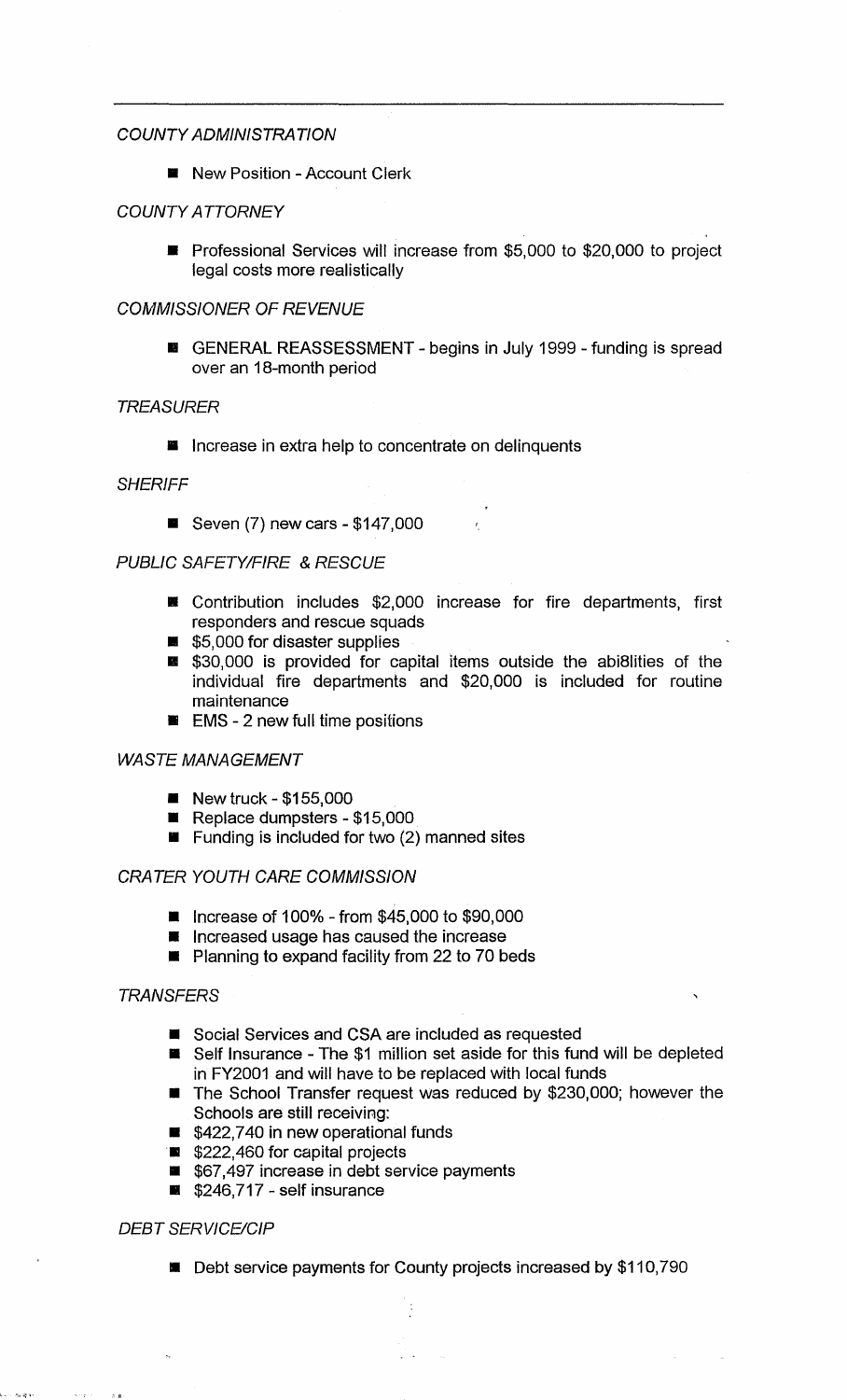Debt Service payments for school projects increased by \$599,866 Schools are using \$670, 369 in state construction funds, and \$289, 922 in lottery funds for debt service

 $\begin{array}{ccc} \hline \ \hline \ \end{array}$   $\begin{array}{ccc} \hline \ \hline \ \end{array}$   $\begin{array}{ccc} \hline \ \hline \ \end{array}$   $\begin{array}{ccc} \hline \ \hline \ \end{array}$ 

|   | ■ Real Estate<br><b>KING TO MUS</b>   | .74<br>- S<br>$\mathbf{r} = \mathbf{r} \mathbf{r}$ |
|---|---------------------------------------|----------------------------------------------------|
| 圏 | Mobile Homes                          | .74                                                |
| ■ | <b>Mineral Lands</b>                  | .74                                                |
| B | <b>Public Services</b>                | - 74                                               |
|   | <b>Personal Property</b>              | 4.90                                               |
| 習 | <b>Personal Property - Volunteers</b> | $\cdot$ .25                                        |
| H | Machinery & Tools                     | 3.30                                               |
| 團 | <b>Heavy Construction Equipment</b>   | 3.30                                               |
|   | <b>Airplanes</b>                      | 50                                                 |

 $\mathcal{P}(\mathbf{x})$  .

TAX RATES

Mrs. Everett asked if any citizens had signed up to speak.

Mrs. Pamla A. Mann, Administrative Secretary, stated the first name was Lucy Smith:

- 1. Lucy Smith, POBox 571, came forward stating she was present to represent both the Friends of the Library and the Library Foundation. She thanked the Board for all'their support in the past and their continued support for the libraries. She updated the Board on the progress of the Library and new program that have been implemented during the past year.
- 2. Deborah M. Marston, Commissioner of the Revenue for Dinwiddie County, came forward stating she would like to thank the Board for what they had given her in the budget so far. She stated she did have a request to add a little bit to it or ask the Board to reconsider. She stated she had talked with Mr. Long and Mr. Long does understand and sees her problem with two (2) items that she had to bring before them. Mr. Long had suggested to her that she come before the Board this evening with her requests for reconsideration. The items are as follows:
	- Printing and Binding had been cut from \$7,000 to \$2,500; she requested it be restored to \$7,000.
	- Land Use Department Travel Expenses had been cut from \$500 to \$350; she requested it be restored to \$500.
- 3. Steve Dickinson, 10 Bollingbrook Street, Petersburg, came forward stating he was present for two  $(2)$  reasons. The first was to introduce himself as the new Director pf the Southside Virginia Legal Services as of September 1998. His second reason for attending was to thank the Board for the support they have given SVLS. Mr. Dickinson invited the Board to visit the office and tour their facility.
- 4. Greg Davis, representative of the Dinwiddie County School Board came forward.

Mrs. Ralph stated she would like to point out this is a Public Hearing on the School Board budget. There are copies of the synopsis of the School Board budget located on the table in the back of the room.

Mr. Davis stated he would like to apologize for Mr. Curtis Barnes, Chairman of the School Board, explaining he is running a bit late. Mr. -r:., J;, • "", : . :". I" .

.;', ,". . '-\_\_\_\_\_\_\_\_\_\_\_\_\_\_\_\_\_ .c.c:.'~~~,-·,.','.\_cr\_"-·-,·"\_ .. \_\_\_\_\_\_ <sup>~</sup>

لمسيلا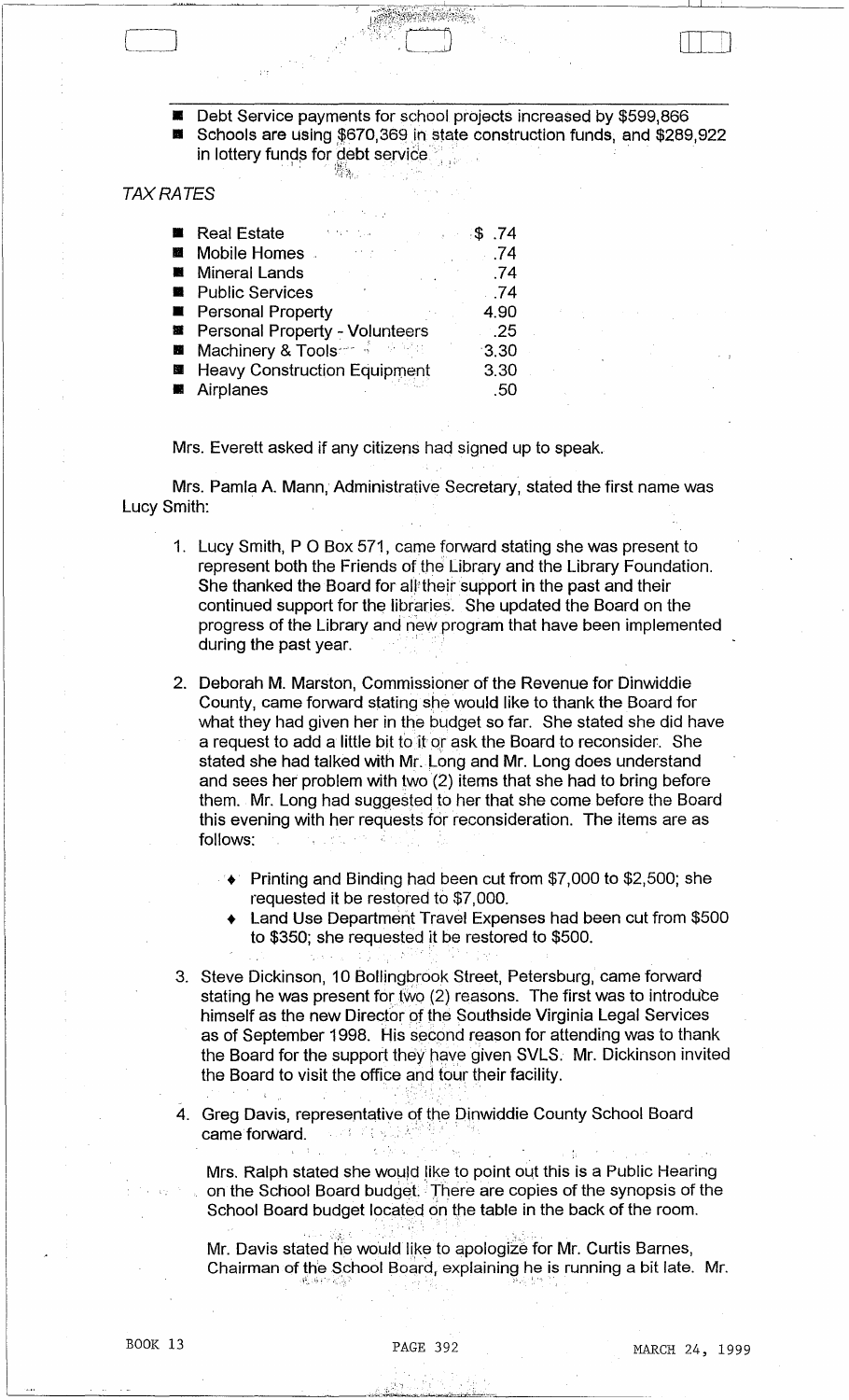James Maitland is out of town gnd he happened to be the closest one to the telephone. Mr. Barnes should be arriving soon but until such time he would move forward. Mr. Davis stated first he would like to thank the Board of Supervisors for all of the support the Board of Supervisors had given the Dinwiddie County School System. Because of the Supervisors work the School Board had certainly come a long way in the last few years; there is no denying that. Even the School Board can appreciate the Board of Supervisors cautiousness and their fiscal prudence as the Board goes about setting the County budget. From the County's published budget the School Board needs to cut \$233,000. This comes from a budget, that for the School Board, contained no new programs and one that centered on salary and benefits for employees. The amount of increase the School Board has asked for is modest and especially as they look at the surrounding districts, all of whom are also looking at a four (4%) or five (5%) percent increase. Once again even if the· School Board gets the requested increases, unfortunately their staff and their teachers continue to lose ground. They did not ask to try and make this up; however, he did caution there will be some point; hopefully the State will step in as they have with the Sheriff's Department and help them out. There will be some point, as they continued to lose yearly, even with the increases granted through the Board of Supervisor's budget and the School Board's budget when catch up has to occur. That is just a warning into the future. The staff had identified, for the School Board, \$175,000 in cuts which represent cuts that the Board has not yet agreed to. These cuts in fact represent some of what the Board added to the staff's original, what they considered, bare bones proposal. The cuts that the Board . brought them back directly reached into those things that the School Board thought were necessary but agreed could be cut at this time. It is essential that we not lose the \$58,000 difference between this \$175,000 and the \$233,000 as proposed in the budget because of its possible impact on personnel. They lost the ability to deal with this \$58,000 as a result of mandated health insurance increases. He stated they did budget for an increase but they did not budget for enough to match what hit them. As the Board of Supervisors is well aware they work their budget way in advance, the final figures not just from the State and from the Board of Supervisors but also through our health carriers.

Mr. Donald Haraway asked about the insurance premiums.

Mr. Ray Watson, Assistant Superintendent, responded that HMO is up 12% and Key Advantage went up 29%. This is with Local Choice.

5. Betty Jeter, Registrar for the County of Dinwiddie, came forward, asking why she was not granted funding for an assistant registrar. She voiced concerns regarding the upcoming elections and her need to hire help in January 2000. She further stated if she were to become ill or something happened to her, the office would be in chaos. She stated she needed someone to train. She requested the Board to please consider adding an assistant registrar.

Mrs. Everett asked if there was any citizen present who wished to speak regarding the proposed 1999-2000 budget. There being none Mrs. Everett moved forward.

Mrs. Everett again reminded those in attendance that no action would be taken tonight but would be taken at the April  $7<sup>th</sup>$  meeting. She stated the Board would take the concerns and requests voiced tonight into consideration.

r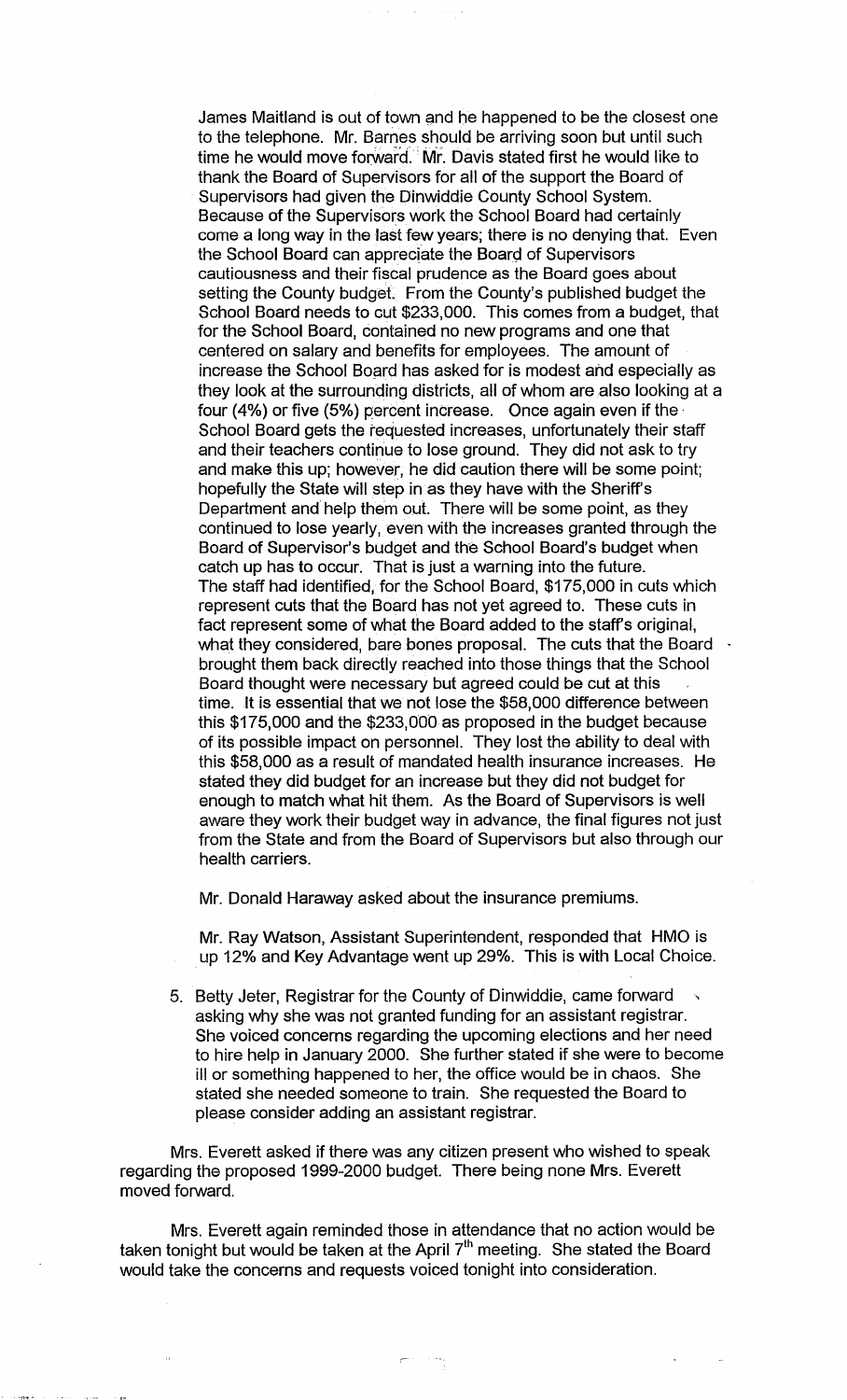Mrs. Everett opened the Public Hearing for the 1999 Tax Rates.  $\,$ 

Mrs. Everett asked if there were any citizens present wishing to speak. There being no citizens wishing to speak Mrs. Everett closed the Public Hearing and moved forward.

She stated no action will be taken on the Tax Rates until April  $7<sup>th</sup>$  meeting, which is the regular night meeting at 7:30 P.M.

#### IN RE: RECESS

Mrs. Everett called for a short recess at 7:45 P.M.

The meeting reconvened at 8:00 P.M.

#### IN RE: CLAIMS - DRAPER ADEN ASSOCIATES - LANDFILL CLOSURE

Mrs. Ralph stated at the last meeting Mr. William H. Sperry, Project Manager with Draper Aden Associates, was present to present two change orders in reference to the Landfill Closure. There was an error in the amount and the check was written short by \$102,556.64. We need approval to correct this internal error.

Upon motion of Mr. Bracey, seconded by Mr. Moody, Mr. Moody, Mr. Bracey, Mr. Haraway, Mr. Clay, Mrs. Everett voting "aye",

BE IT RESOLVED by the Board of Supervisors of Dinwiddie County, Virginia that additional funding in the amount of \$102,556.64 ( Check Number 1014576) to cover the remaining portion of Payment Application Number 2 be approved and funds appropriated from the CIP Fund.

#### IN RE: COUNTY ADMINISTRATOR COMMENTS - RESOLUTION FOR MORAL OBLIGATION FOR BOND ANTICIPATION NOTE FOR THE WATER AUTHORITY

Mr. Long stated the next item was more of an informational item. He stated he wanted to let the Board know on the April  $7<sup>th</sup>$  Agenda there will be a resolution for a moral obligation for a bond anticipation note for the Water Authority. He continued by explaining what this was was the same thing the Board just previously approved the bond for but this is a method of interim financing. The reason for this being they are trying their best to obtain some tax exempt financing from the Governor's Special Activity Fund for the water work. This is the water work in connection with Ghaparral Steel. Looking closely at' this the difference between taxable and tax exempt could be as little as \$50,000 or as much as 60 to \$70,000 per year, so over the life of the bond that is well over a million dollars. It is the same obligation the Board has already given but in a different form for interim purposes.

# IN RE: AUTHORIZATION TO ATTEND GOVERNOR'S CONFERENCE ON GREENWAYS AND TRAILS

 $\mathbf{I} = \{ \mathbf{I} \mid \mathbf{I} \in \mathbb{R}^d \mid \mathbf{I} \in \mathbb{R}^d \}$ 

I

Mr. Long stated his next miscellaneous item was Mr. Tim Smith, Director of Parks and Recreation and Mr. March"Altman, Zoning Administrator have been invited to attend the Governor's Conference on greenways and trails to be held in Roanoke May 2<sup>nd</sup> through the 4<sup>th</sup>. They have both been working on the battlefield trails for a while now. The Park Service has informed Mr. Smith they

ـلمـــلـــلـــ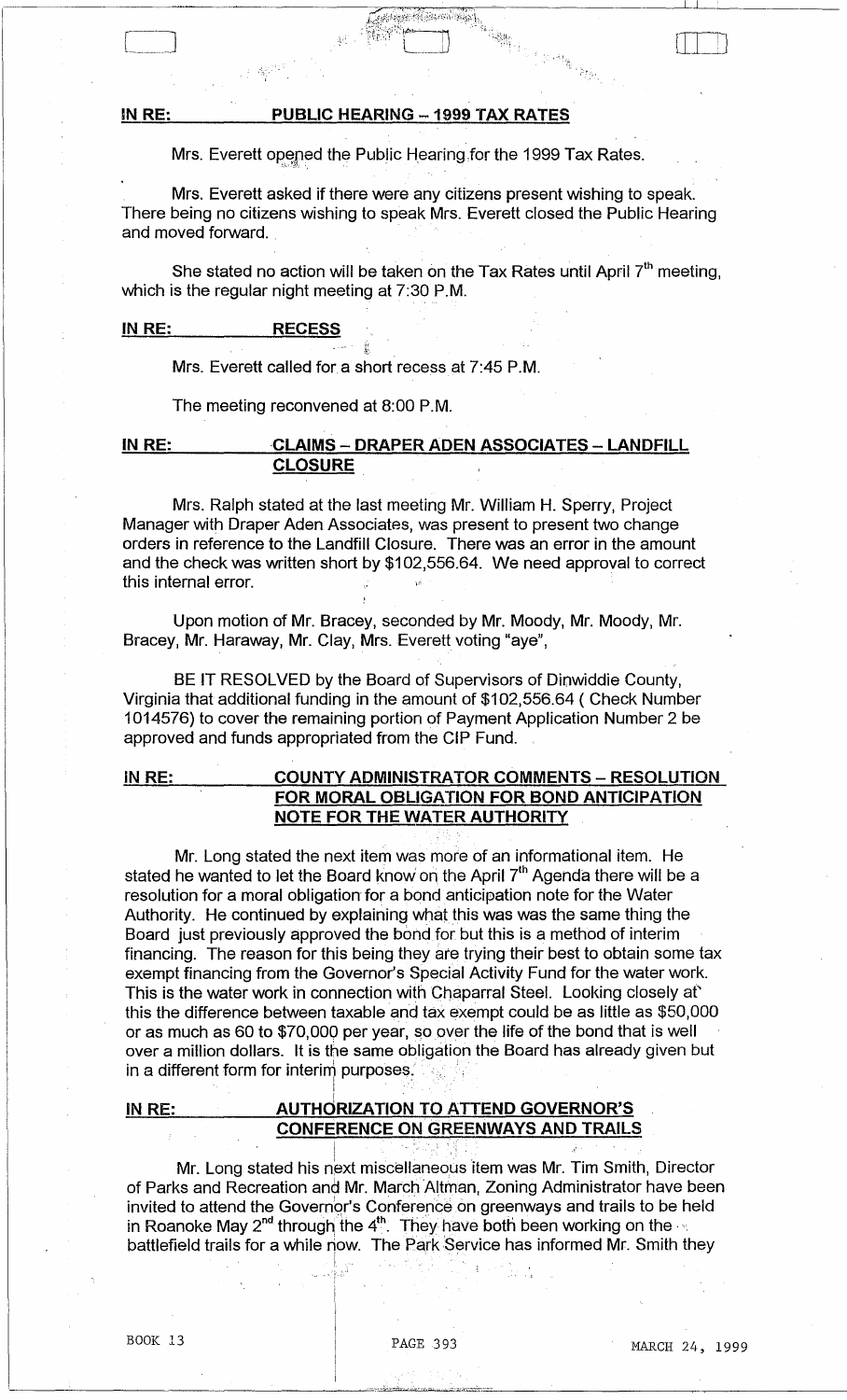will pay for the lodging costs and registration fees. The County would have to cover costs for travel.

Upon motion of Mr. Bracey, seconded by Mr. Haraway, Mr. Moody, Mr. Bracey, Mr. Haraway, Mr. Clay, Mrs. Everett voting "aye",

BE IT RESOLVED by the Board of Supervisors of Dinwiddie County, Virginia that authorization is granted for Mr. Tim Smith, Director of Parks and Recreation and Mr. March Altman, Zoning Director to attend the Governor's Conference on greenways and trails to be held in Roanoke May 2-4, 1999, with funds being appropriated from their respective budgets for travel expenses.

#### **IN RE: COUNTY ADMINISTRATOR COMMENTS - GENERAL DISCUSSION ITEMS - BUDGET**

Mr. Long stated he had some general discussion items in regard to the budget. Some are very directly related to what we just discussed in the presentation but all are items he felt were necessary for him to feel that the Board has clear in their minds what was being talked about.

Mr. Long continued, having supplied the Board with an outline, as was noted in the presentation, for FY 1999-2000, the County is looking at approximately \$111,000 increase indebt service this year; the Schools are right at \$600,000; for a total the County is up \$711,656 for the coming fiscal year in debt service alone. In FY2000 the School system is using \$670,369 in state construction funds and \$289,922 in lottery funds for debt service. They are also using \$289,921 in lottery funds in the operating budget. With this budget, the County has provided local funding of a five (5%) percent increase for school personnel. The question the Board has right now is, "Will this level of State funding continue?". Instead of reducing the County's local transfer to School debt service by the \$289,921 lottery fund amount, we have left the transfer as proposed. This will provide a beginning fund balance in the School Debt Service Fund for FY 2001 to help absorb the decrease in state funding, should one occur.

For FY2000-2001 the County will have new debt service for Dinwiddie Elementary of \$572,103 and new debt service for fire stations of \$194,665. If the State funding (construction and lottery) does not continue in 2000-2001, the County will need an additional \$1,727,059 just to cover debt service (approximately \$.22 in taxes). Debt service will have to be covered first before any consideration is given to the needs of the school system for operating expenses. Operating expenses include salaries and positions.

Mr. Long stated under current considerations, the requests from the School were outlined as shown below:

#### SCHOOL BUDGET CONSIDERATIONS

Local Transfer Request - \$6,483,058

Proposed Local Funding -  $$6,250,000 = 7\%$  increase (\$233,058 cut)

Local Transfer to School Insurance Program - \$246,717 (27% increase) - Fund will be depleted by 2000-2001

,-,-

Local Transfer to School Capital Projects - \$222,460

Local Transfer to Debt Service - \$1,761,325

Total Local Funds - \$8,480,502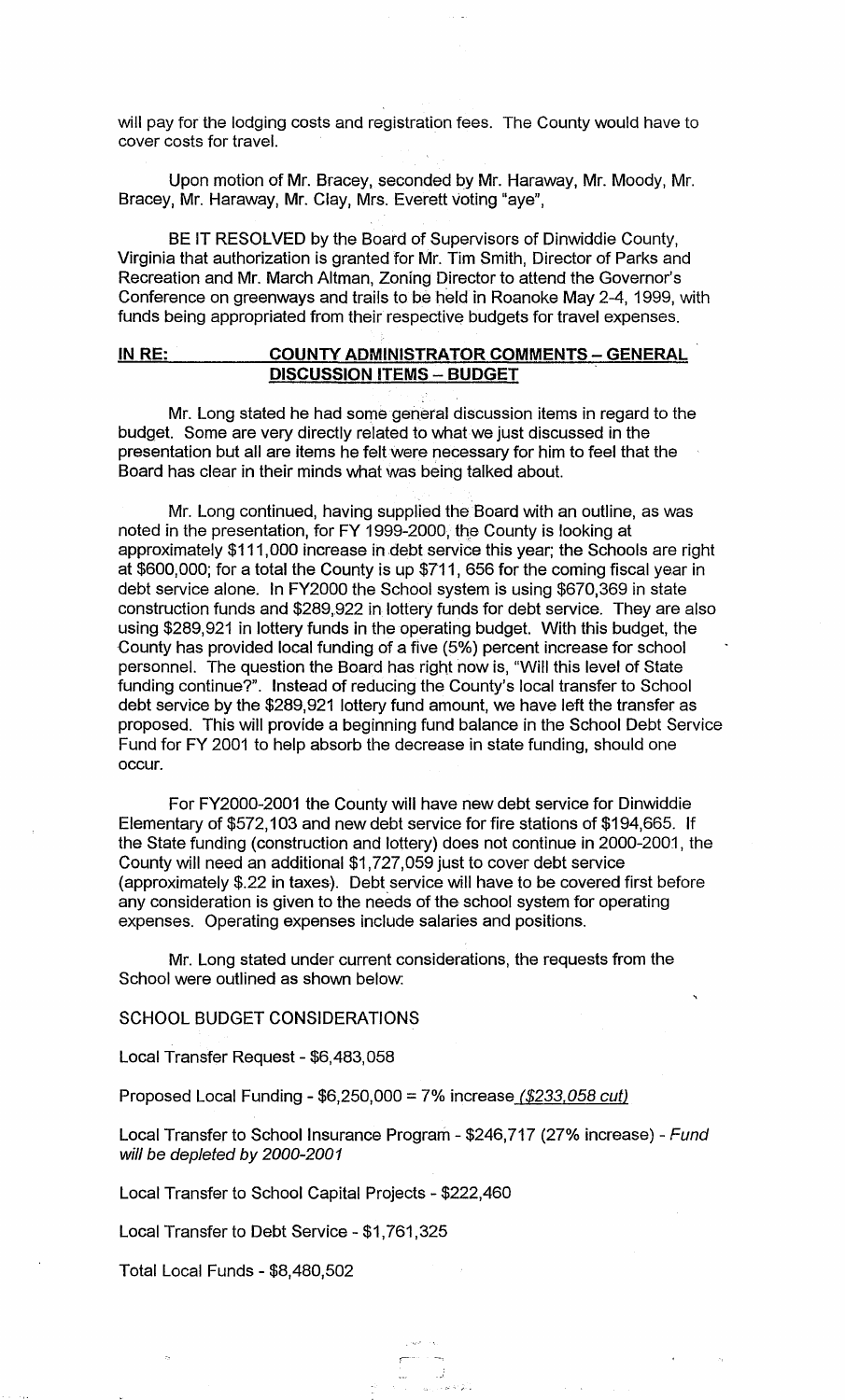The School Board has considered items that could be cut to reduce their budget by \$175,000

Mr. Long asked Mrs. Ralph to come forward to discuss the items that she had discussed with Mr. Watson and Mrs. Seward.

Mrs. Ralph came forward to discussed the following four (4) items that could be affected by an additional "\$58,000 cut.

ITEMS THAT COULD BE AFFECTED BY AN ADDITIONAL \$58,000 CUT

 $\operatorname{\mathsf{Technology}}$  Position - Software / $\operatorname{\mathsf{Training}}$  - \$33,292

Ass't Principal - Elementary - \$53,159

Bus Aides / Insurance Bus Drivers - \$50,000

Maintenance Positions - \$30,000; \$18,000

The proposed FYOO budget is balanced with approximately \$50,000 available for undesignated fund balance. (surplus)

Mrs. Ralph stated if there were any detail questions there were still in attendance members of the Board and staff of the School Board.

Mrs. Seward expressed concerns regarding these areas of cut stating these four (4) items in her opinion are a necessity.

After discussion it was decided to discuss these requests, along with the requests from the other departments, on Wednesday, March 31<sup>st</sup> beginning at 7:00 P.M. in the Conference Room of the Pamplin Administration Building.

#### IN RE: SOUTHSIDE CENTER FOR VIOLENCE PREVENTION, INC. - RQUEST FOR FUNDING

Mrs. Everett asked about the funding for the Southside Center for Violence Prevention, Inc. which was requested at the March 17, 1999 meeting.

Mr. Long stated there were a couple of items which he felt this funding could come from, if the Board so chose to fund it. Mrs. Peggy McElveen, Director of Social Services, had stated to Mr. Long she felt like funding would be left over in her budget at the end Of the fiscal year to support this one time \$6,000 donation. There are a couple of items in the County's budget Mr. Long felt these funds could be pulled from should the funds not be available from the Social Services budget. This would be unusual but it is just a shifting of funds but Mrs. McElveen did indicate she thought there would be excess funding in her budget which could be used.

After discussion there was a motion made by Mr. Moody, seconded by Mr. Haraway with Mr. Moody, Mr. Clay, Mr. Haraway, Mrs. Everett voting "aye", Mr. Bracey voting "nay", .

BE IT RESOLVED by the Board of Supervisors of Dinwiddie County, Virginia that if at the end of the fiscal year the Department of Social Services had funding available it would be made available to fund the Southside Center for Violence Prevention, Inc. of the one time \$6,000 donation.

| IN RE: |                |  | <b>PETERSBURG AREA FILM OFFICE - REQUEST FOR</b> |  |
|--------|----------------|--|--------------------------------------------------|--|
|        | <b>FUNDING</b> |  |                                                  |  |

الصاد

',. <sup>~</sup>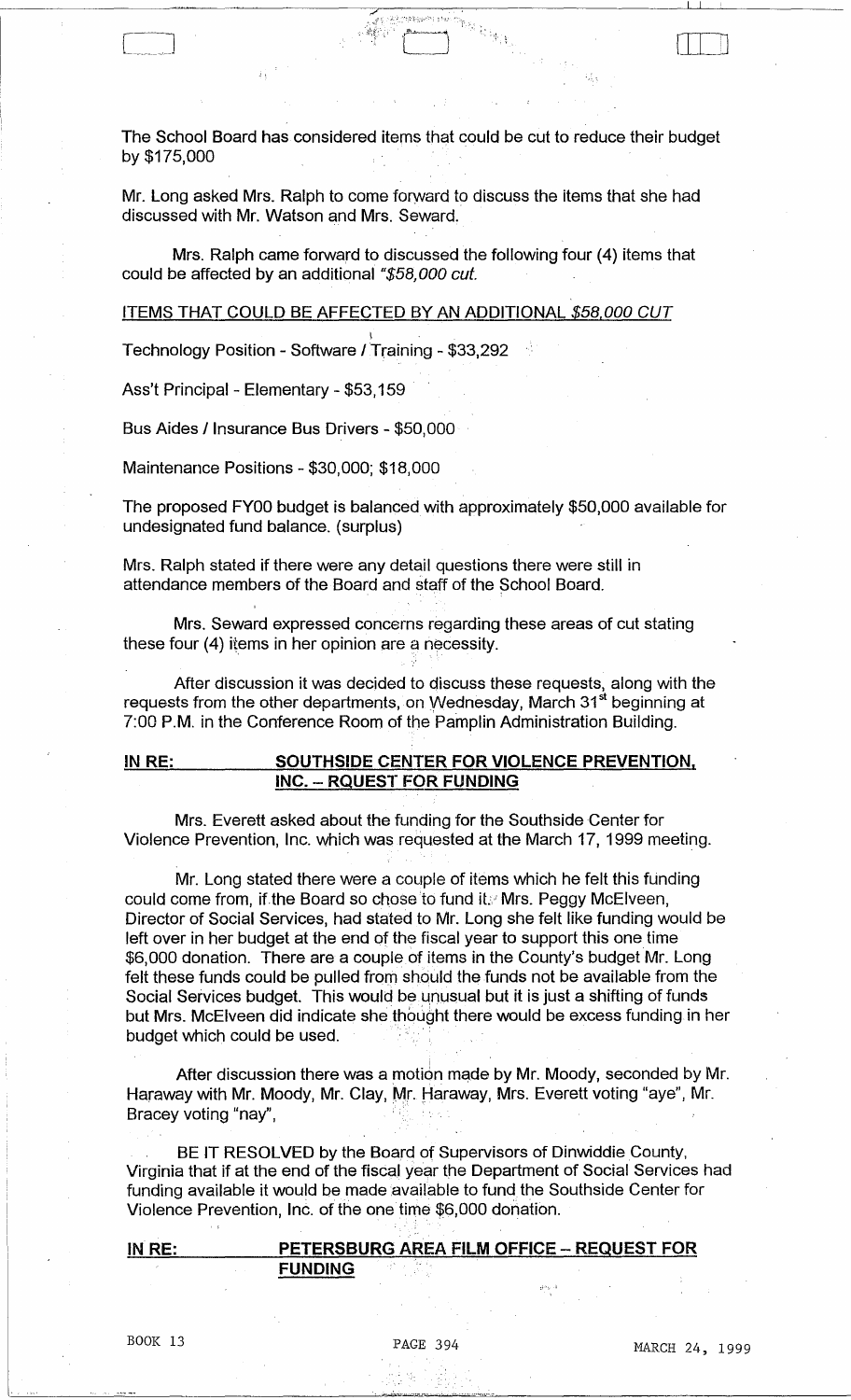Mrs. Everett stated the final item the Board needed to discuss was funding for the Petersburg Area Film Office.

Mr. Long stated if the Chairman would allow he would like to discuss this item at the meeting next week.

After discussion it was decided to discuss this issue at the meeting on March 31, 1999.

#### **INRE: ADJOURNMENT**

Upon motion of Mr. Bracey, seconded by Mr. Clay, Mr. Moody, Mr. Bracey, Mr. Haraway, Mr. Clay, Mrs. Everett voting "aye", the meeting adjourned at 8:27 P.M. until 7:00 P.M. Wednesday, March 31, 1999 in the Conference Room of the Pamplin Administration Building for a budget workshop.

,----'

"'" I' '~';-'.

ale //www<br>LeeNora V. Everett

Chairman, Board of Supervisors

 $ATTEST: 72$   $Mau$   $L \nleftrightarrow R$ . Martin Long

County Administrator

/pam

~" •• ,'''I ,\:"'1 -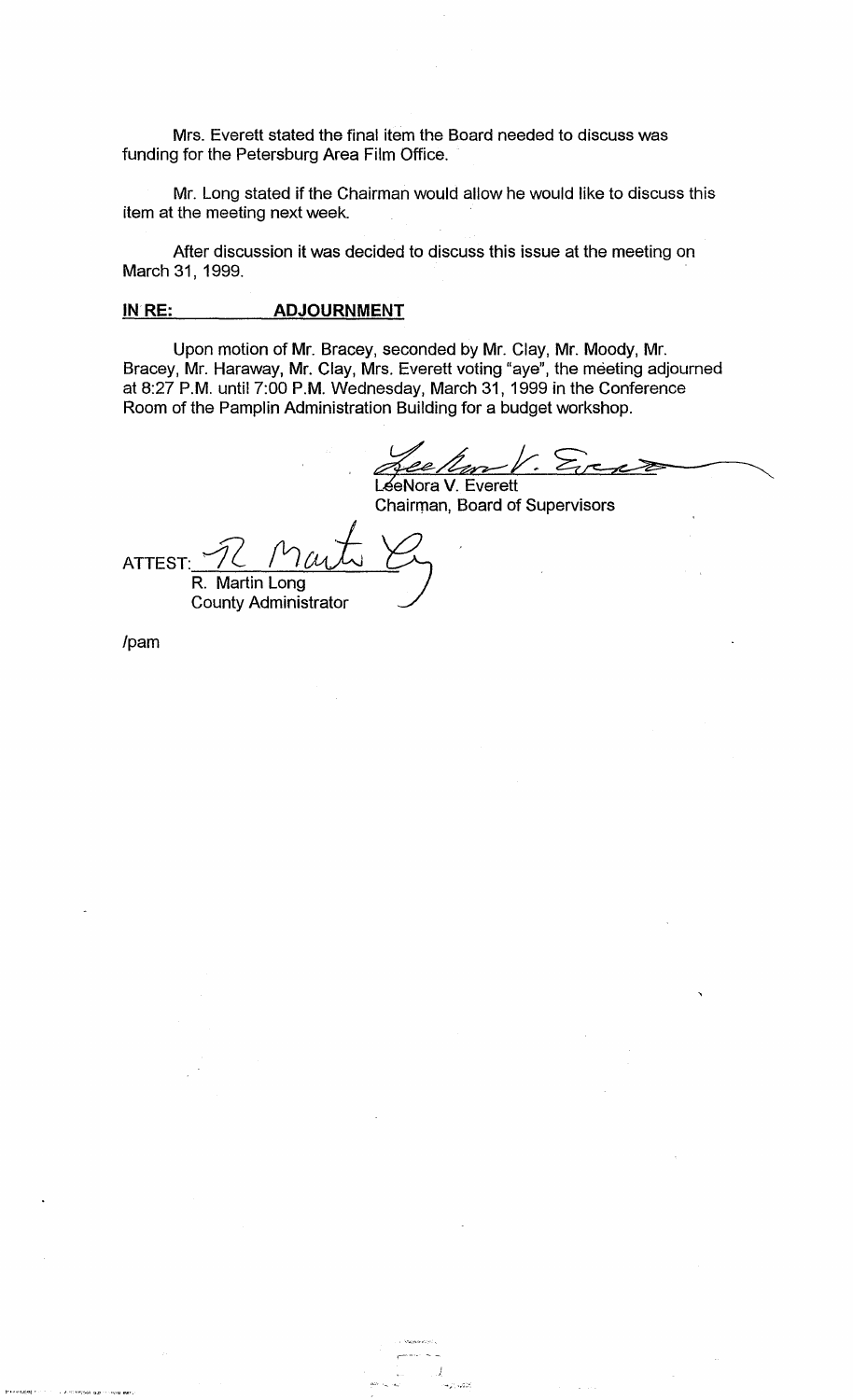VIRGINIA: AT THE CONTINUATION MEETING OF THE DINWIDDIE COUNTY BOARD OF SUPERVISORS HELD IN THE CONFERENCE ROOM OF THE PAMPLIN ADMINISTRATION BUILDING IN DINWIDDIE COUNTY, VIRGINIA, ON THE 31<sup>ST</sup> DAY OF MARCH, 1999, AT 7:00 P.M.

| PRESENT: | LEENORA V. EVERETT, CHAIRMAN  | ELECTION DISTRICT #3 |
|----------|-------------------------------|----------------------|
|          | AUBREY S. CLAY, VICE-CHAIRMAN | ELECTION DISTRICT #5 |
|          | DONALD L. HARAWAY             | ELECTION DISTRICT #2 |
|          | EDWARD A. BRACEY, JR.         | ELECTION DISTRICT #4 |
|          | HARRISON A. MOODY             | ELECTION DISTRICT #1 |
|          |                               |                      |

#### IN RE: CALL TO ORDER

Ms. LeeNora V. Everett, Chairman, called the continuation meeting to order at 7:00 P.M.

÷.

#### IN RE: FY 2000 BUDGET WORKSHOP

The Board met in a workshop session to discuss requests for amendments to the FY2000 budget. They agreed to include the following amendments:

- 1. \$290,000 additional local funds will remain in school debt service (less the \$58,000 being transferred to School Operation)
- 2. \$58,000 difference requested by School Board for operating funds will be taken from the \$290,000 additional local funds in school debt service. If at the end of the fiscal year, the school system has a surplus, the \$58,000 will be transferred back into school debt service. Mr. Bracey disagreed with this action.
- 3. Commissioner of Revenue a: \$6,000 will be included in Printing & Binding; b. \$350 will be removed from the Commissioner of Revenue travel budget and placed in Land Use travel to provide \$500.
- 4. Registrar Funds in the amount of \$10,000 will remain in part-time help to be used for a permanent part-time employee at least three days per week.
- 5. Building and Grounds \$4,000 remains in Capital Outlay for a personal computer.
- 6. Petersburg Regional Film Office \$3,000 contribution added to budget. The Board asked for statistics on revenues received by Dinwiddie County during the year and also that the office strongly consider a name change that would more appropriately reflect the region.
- 7. NACO Funds in the amount of \$369 are added to the budget for membership for one year

#### IN RE: RECEPTIONIST FOR ADMINISTRATION OFFICES

. Mr. Bracey strongly suggested that· funds be provided and a. plan developed for a receptionist to direct the traffic in the Administration area.

#### IN RE: SHERIFF - PAYMENT OF OVERTIME

The Board received a request from the Sheriff to pay overtime to deputies who covered jailor vacancies during the months of February and March, 1999, totaling \$4,011.30. The County's policy is not to pay overtime but to compensate in the form of comperisatory'time. The Compensation Board does not participate in this cost.

• J ;

in 1973

BOOK 13 **PAGE 395** PAGE 395 MARCH 31, 1999

[[D